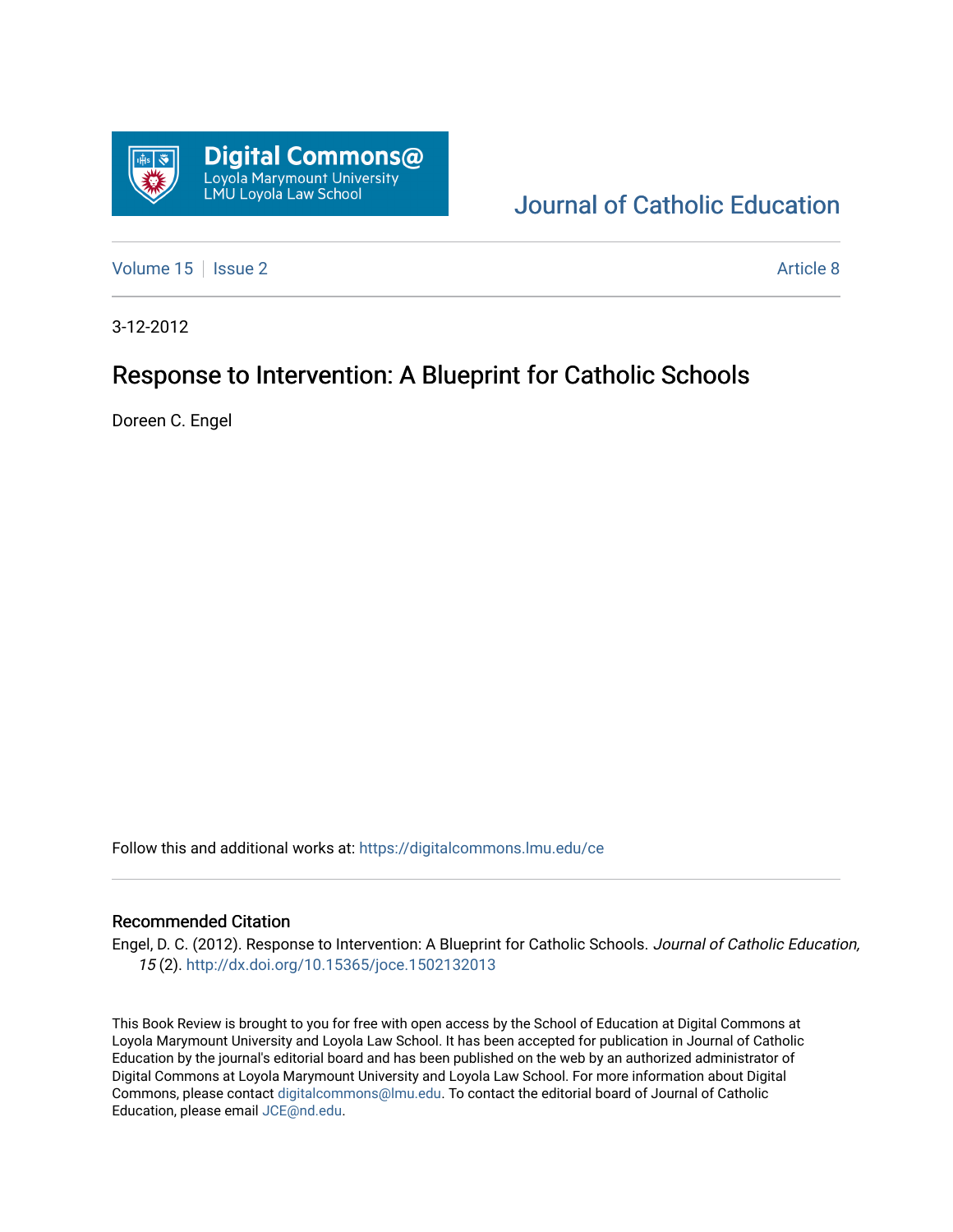## **Response to Intervention: A Blueprint for Catholic Schools**

Michael J. Boyle National Catholic Educational Association, 2010 \$12, 68 pages

*Reviewed by Doreen Engel*

**Prevention—that is the rallying cry of "Response to Intervention" (RtI).** Using this conceptual framework, educators can prevent, not just identify, many learning and behavioral problems. In his book, *Response to* Interv Using this conceptual framework, educators can prevent, not just identify, many learning and behavioral problems. In his book, *Response to*  excellent road map for Catholic school faculty, explaining how RtI works and how Catholic schools can implement it.

To understand the basic premise of RtI, imagine a school playground. Of course there will be some bumps and bruises. But whether those are rare or frequent, and whether they are serious or mild, often depends on how carefully the playground is designed, how thoughtfully it is supervised, and how much effort is put into teaching and encouraging games that are unlikely to result in injury. Prevention makes a lot more sense than wasting time and money in doling out bandages. The same is true of children who struggle academically or behaviorally. Whether such students will need basic accommodations, shortterm support, or years of intensive remediation often depends on how carefully the educational environment is designed, what responses are available when a problem does emerge, and how quickly and faithfully specific strategies are used for children who need them.

As a cornerstone of the 2004 Individuals with Disabilities Education Improvement Act (IDEIA or sometimes abbreviated as IDEA), RtI is transforming how our public school colleagues conceptualize learning disabilities and the classroom teacher's role in preventing, not just identifying, them. Boyle makes a compelling case that there is a place for RtI in Catholic schools as well. Understanding RtI will certainly help with those students that we do refer to the public school for evaluation. More importantly, implementing aspects of RtI in our Catholic schools will mean that more children will get the critical interventions they need so that small learning needs do not grow into significant impediments.

As Boyle states, many elements of RtI will not be new to seasoned educators. What is new is the framework of planning for access to tiered instruction.

*Catholic Education: A Journal of Inquiry and Practice*, Vol. 15, No. 2, March 2012, 360-363 © Trustees of Boston College.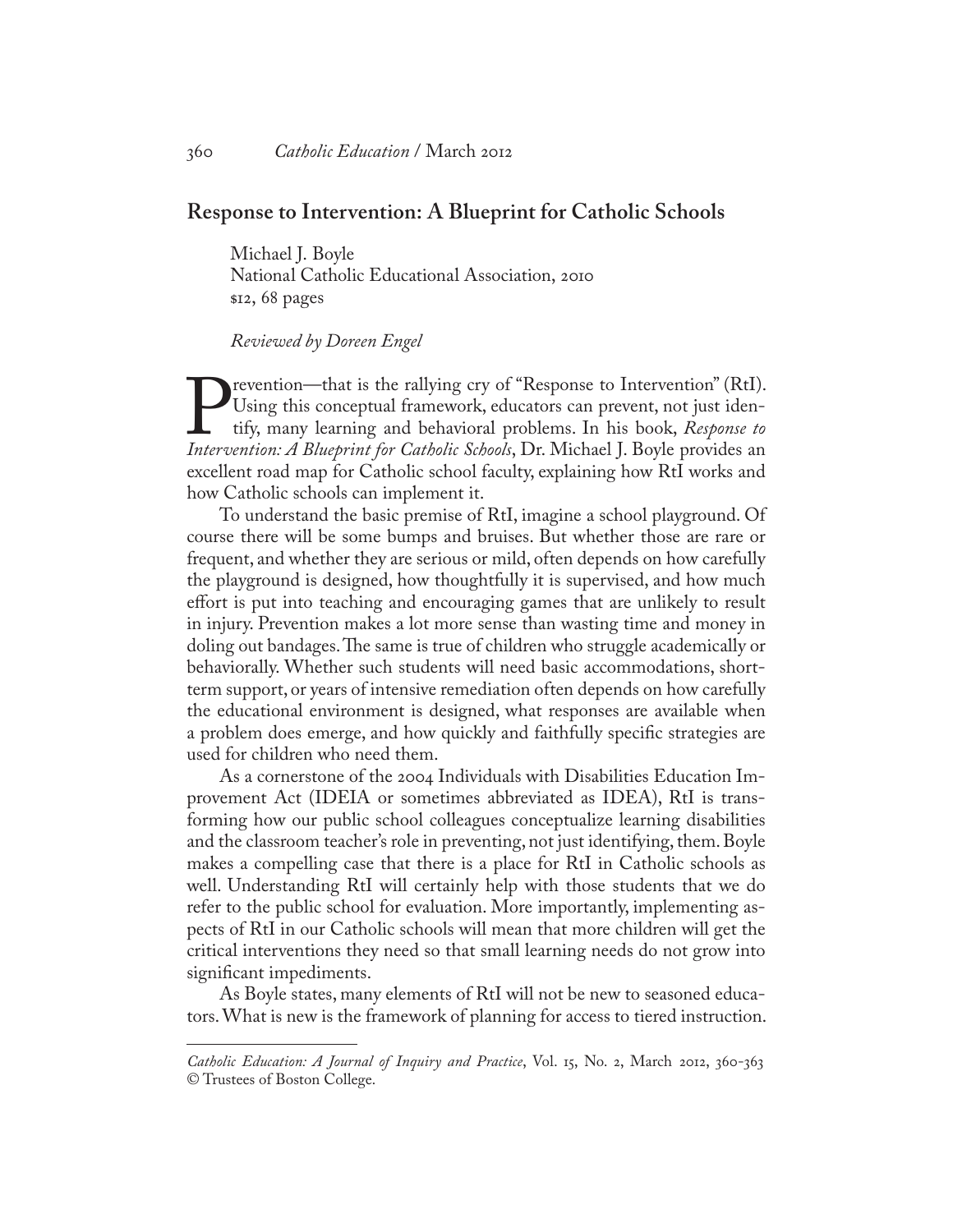Most proponents of RtI refer to three "tiers" of intervention. The term "interventions" here simply means research-based methods for educating children in regard to a specific skill or concept. This can be as simple as small group (tier one intervention) or as complex as one-on-one instruction from a highly trained specialist (tier three intervention). All children have access to tier one interventions. Some children will need access to tier two, and a few children (according to Boyle, about 3-7% of all children) will require tier three interventions.

Boyle states emphatically early on in the text: "Remember, a major characteristic of Response to Intervention is data-based decision making" (p. 7). Tier one includes those excellent research-based methods and strategies that are available to all children at the school. These include universal screening in academic and behavioral domains, access to a high-quality, standards-based curriculum, and use of research-based teaching methods. Excellent tier one approaches mean that fewer children will need anything "special" in order to advance in their academic, social, and behavioral development. The focus at this stage is clearly on prevention. In the playground example, a school has excellent tier one interventions (in fact, preventions) in place if it has a safe play area, good supervision, and quality first aid care for all children. But if a single child continues to be injured frequently or if too many children are injured (even though slightly) in a designated period of time, something needs to change. The school must engage in "Response to Intervention," meaning the school systemically looks at data, has structures in place for team planning, and has developed the ability to respond with interventions that can be available when concerns arise. Teachers respond based on how students respond*.* As Boyle explains, this is exactly what good teachers and good schools do when a student's academic or behavioral performance is falling. Targeted interventions are available and ready when teachers begin to see a pattern in a problem that has not been resolved. Boyle reminds us that the school will need an "intervention protocol" at this point. That is, making sure that "a standing set of intervention techniques…exists so that students who are experiencing difficulty can have quick and easy access to it"  $(p, 15)$ .

Tier two interventions rely on a formalized team approach—conversations with other educators, administrators, the student, and the parents—so that information is shared, basic plans are made, and, most importantly, teachers follow through on those plans and measure whether or not the interventions have been effective. A second targeted intervention critical to tier two is access to small group support for students.. It is important to note that tier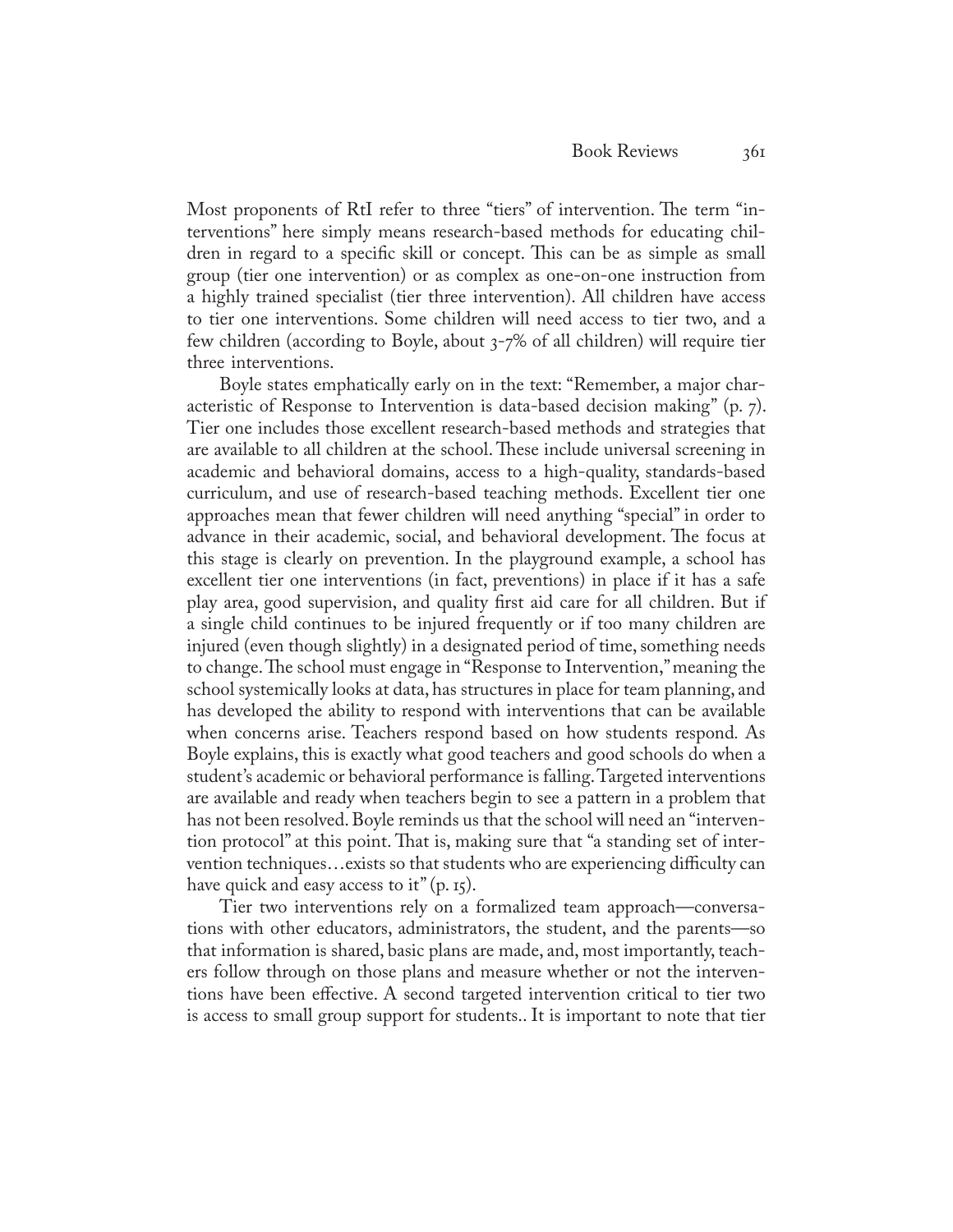two interventions can be organized and planned for ahead of time; there will definitely be some children who will need them, although data and a team process will determine exactly who, when, and for how long. As Boyle states, it is at tier two that "the staff of the Catholic school may begin to panic" (p. 15). This fear arises from the reality that many Catholic schools do not have a specialist on staff who is available to provide intensive interventions. But the beauty of the RtI framework, which Boyle continues to lay out in subsequent chapters, is that it helps us to see when we are jumping from a bandage to the emergency room much too soon. As developed in chapter 4, Catholic schools can put in place a functioning team approach as well as access to small group instruction via careful administrative planning and communication, the guidance for which Boyle's book provides. Both of these tier two practices will go a long way to help many students.

Of course, there will be a few students in every school for whom the supports of tier two will not be sufficient. Thus the need for tier three, which is the level where children get intensive interventions. Boyle tells us in fact that the word "most" best describes this level. Children who need tier three support need the most time, the most scaffolded instruction, and the most frequent progress monitoring, among other interventions. A key difference between tier two and tier three is that tier three is *individualized.* Some readers will wonder if tier three, in fact, is what we have come to call "special education." Boyle does state that this will be the case in some schools. He writes:

The difficult aspect of Tier Three is that there is no universal model for delivery. Tier Three services are highly-individualized and many public schools will view this top tier as the provision of special education. It makes perfect sense that these special education resources could be used in this manner. The question for Catholic schools is not: *"How do we create special education systems in the Catholic school setting?"* Rather, the question should be: *"How do we create the most intensive support programs for students who experience the most intense struggle in our schools?"*  $[emphasis in original], (p. 36)$ 

In the ample appendix, the reader will find well-designed resources for implementing the RtI process in a Catholic school. Those schools that have a Teacher Assistance Team or TAT (a small group of teachers who provide support to colleagues regarding children who are struggling) will find professional development plans, methods for collecting data, and blank copies of the forms